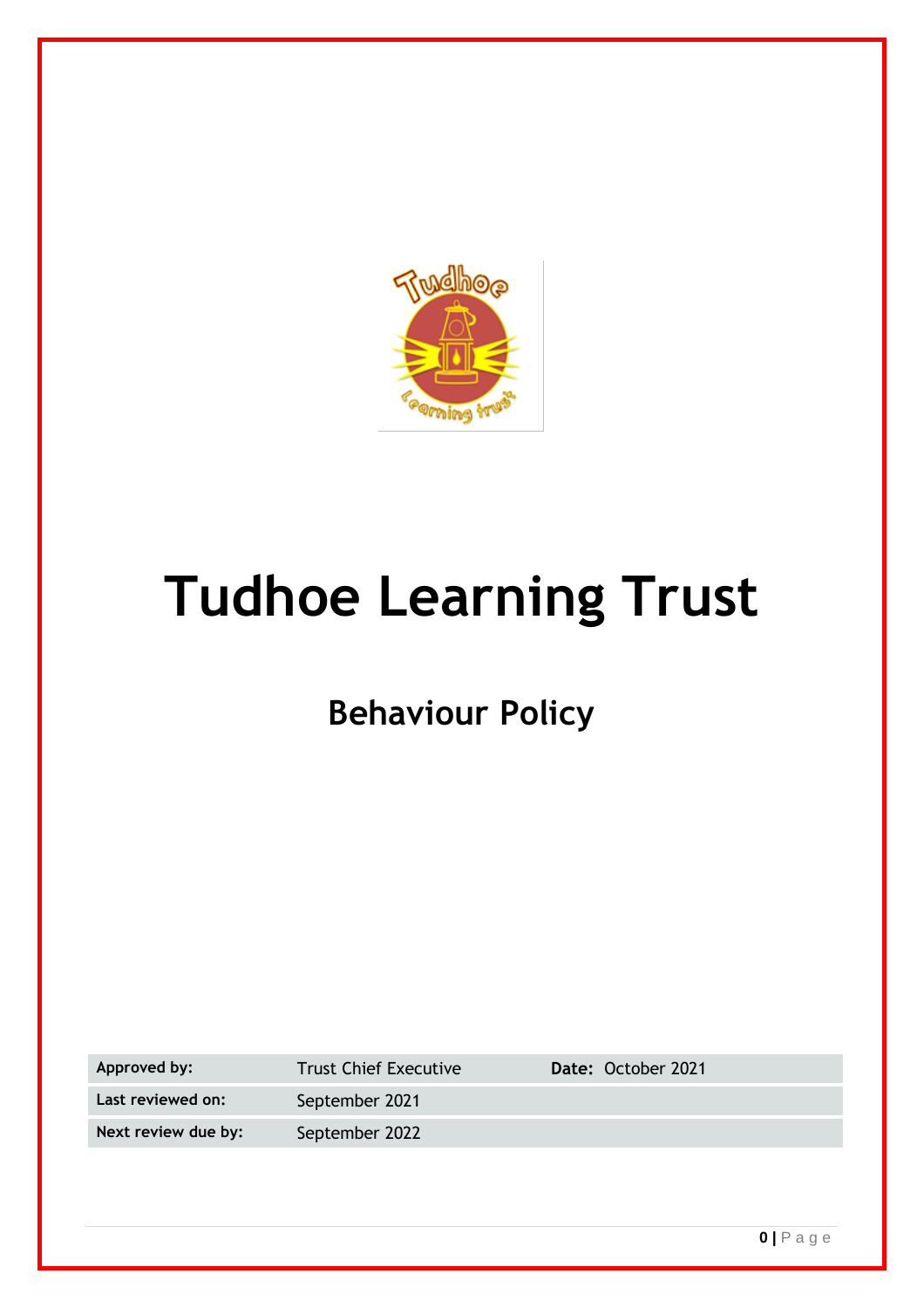## **Contents**

Appendix 4: letters to parents about pupil behaviour - templates ................................. 11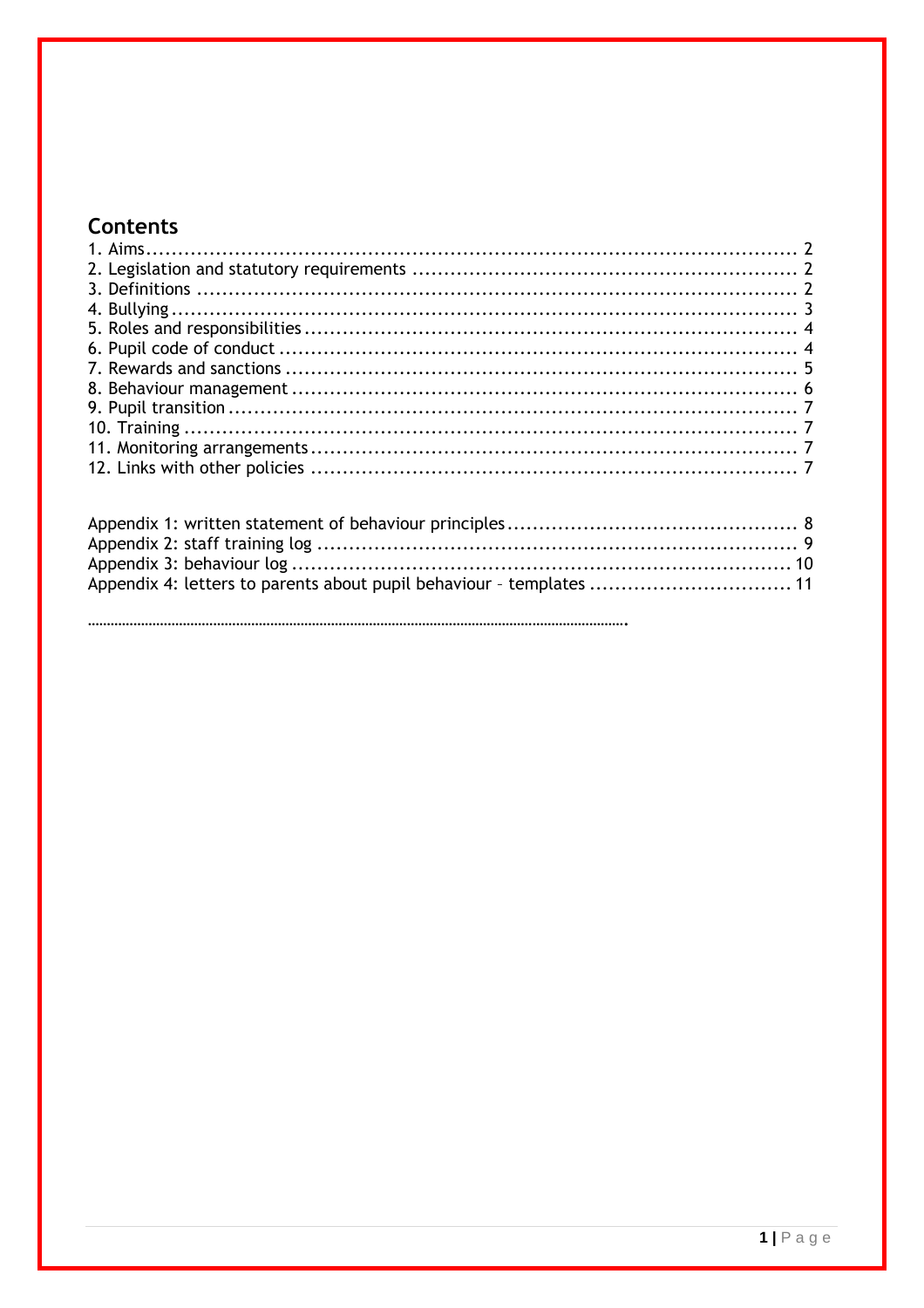## **Introduction**

**This policy is intended as guidance for Trust Schools. Each Head Teacher must consider the guidance and implement in accordance with individual school needs.** 

## **Aims**

This policy aims to:

- Provide a **consistent approach** to behaviour management
- **Define** what we consider to be unacceptable behaviour, including bullying
- Outline **how pupils are expected to behave**
- Summarise the **roles and responsibilities** of different people in the school community with regards to behaviour management
- Outline our system of **rewards and sanctions**

## **Legislation and statutory requirements**

This policy is based on advice from the Department for Education (DfE) on:

- [Keeping Children Safe in Education \(KCSIE 2021\)](https://assets.publishing.service.gov.uk/government/uploads/system/uploads/attachment_data/file/1021914/KCSIE_2021_September_guidance.pdf)
- [Behaviour and discipline in schools](https://www.gov.uk/government/publications/behaviour-and-discipline-in-schools)
- [Searching, screening and confiscation at school](https://www.gov.uk/government/publications/searching-screening-and-confiscation)
- [The Equality Act 2010](https://www.gov.uk/government/publications/equality-act-2010-advice-for-schools)
- [Use of reasonable force in schools](https://www.gov.uk/government/publications/use-of-reasonable-force-in-schools)
- [Supporting pupils with medical conditions at school](https://www.gov.uk/government/publications/supporting-pupils-at-school-with-medical-conditions--3)

It is also based on the [special educational needs and disability \(SEND\) code of practice.](https://www.gov.uk/government/publications/send-code-of-practice-0-to-25)

In addition, this policy is based on:

- Schedule 1 of the [Education \(Independent School Standards\) Regulations 2014;](http://www.legislation.gov.uk/uksi/2014/3283/schedule/made) paragraph 7 outlines a school's duty to safeguard and promote the welfare of children, paragraph 9 requires the school to have a written behaviour policy and paragraph 10 requires the school to have an anti-bullying strategy
- [DfE guidance](https://www.gov.uk/guidance/what-academies-free-schools-and-colleges-should-publish-online) explaining that academies should publish their behaviour policy and antibullying strategy online

This policy complies with our funding agreement and articles of association.

## **Definitions**

**Misbehaviour** is defined as:

- Disruption in lessons, in corridors between lessons, and at break and lunchtimes
- Non-completion of classwork or homework
- Poor attitude
- Incorrect uniform

**Serious misbehaviour** is defined as:

- Repeated breaches of the school rules
- Any form of bullying
- Sexual violence which means rape, assault by penetration, or sexual assault (intentional sexual touching)
- Sexual harassment which means unwanted conduct of a sexual nature such as sexual comments, sexual jokes or taunting, physical behaviour like interfering with clothes, or online harassment such as sexting.
- Vandalism
- Theft
- Fighting/violent behaviour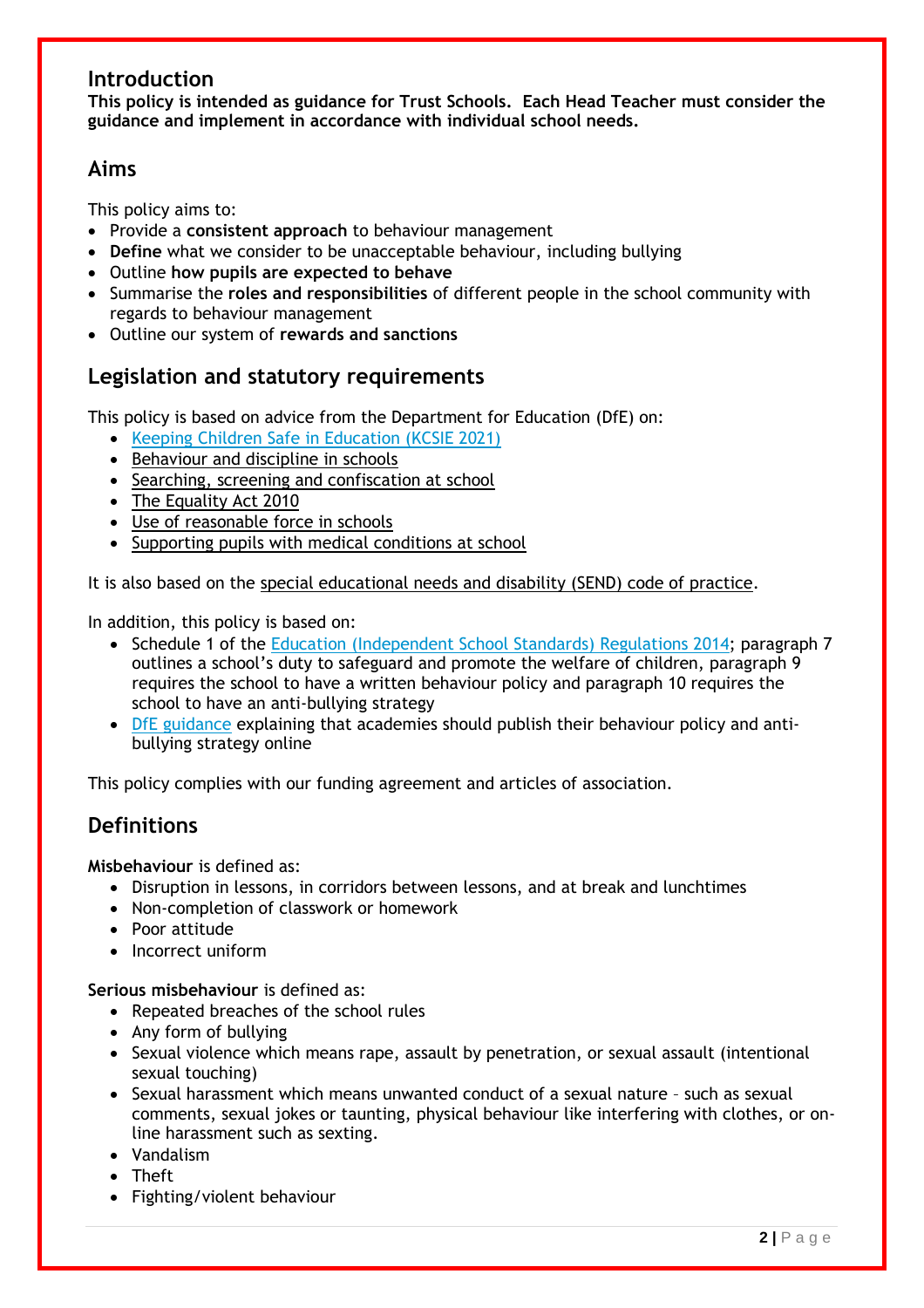- Smoking
- Racist, sexist, homophobic or discriminatory behaviour
- Possession of any prohibited items. These are:
- o Knives or weapons
- o Alcohol
- o Illegal drugs
- o Stolen items
- o Tobacco and cigarette papers
- o Fireworks
- o Pornographic images
- $\circ$  Any article a staff member reasonably suspects has been, or is likely to be, used to commit an offence, or to cause personal injury to, or damage to the property of, any person (including the pupil)

The Trust/school will not tolerate sexually inappropriate behaviour and this will be carefully managed. All pupils involved in this type of behaviour will be provided with appropriate guidance and support so that they may adjust their behaviour.

## **Bullying**

**Bullying** is defined as the repetitive, intentional harming of one person or group by another person or group, where the relationship involves an imbalance of power. Bullying is, therefore:

- Deliberately hurtful
- Repeated, often over a period of time
- Difficult to defend against

Bullying can include:

| Type of bullying                      | Definition                                                                                                                                                                          |
|---------------------------------------|-------------------------------------------------------------------------------------------------------------------------------------------------------------------------------------|
| Emotional                             | Being unfriendly, excluding, tormenting                                                                                                                                             |
| Physical                              | Hitting, kicking, pushing, taking another's belongings, any use<br>of violence                                                                                                      |
| Prejudice-based and<br>discriminatory | Directed towards protected characteristics e.g. Race,<br>Disability, Gender and can include taunts, graffiti, gestures                                                              |
| Sexual                                | Explicit sexual remarks, display of sexual material, sexual<br>gestures, unwanted physical attention, comments about<br>sexual reputation or performance, or inappropriate touching |
| Direct or indirect verbal             | Name-calling, sarcasm, spreading rumours, teasing                                                                                                                                   |
| Cyber-bullying                        | Bullying that takes place online, such as through social<br>networking sites, messaging apps or gaming sites                                                                        |

Details of our Trust's approach to preventing and addressing bullying are set out in our schools anti-bullying strategy.

## **Responding to reported incidents**

Any incidents that are reported, including those that are considered to be at low-level, will be responded to in accordance with school procedures and managed in a proportionate and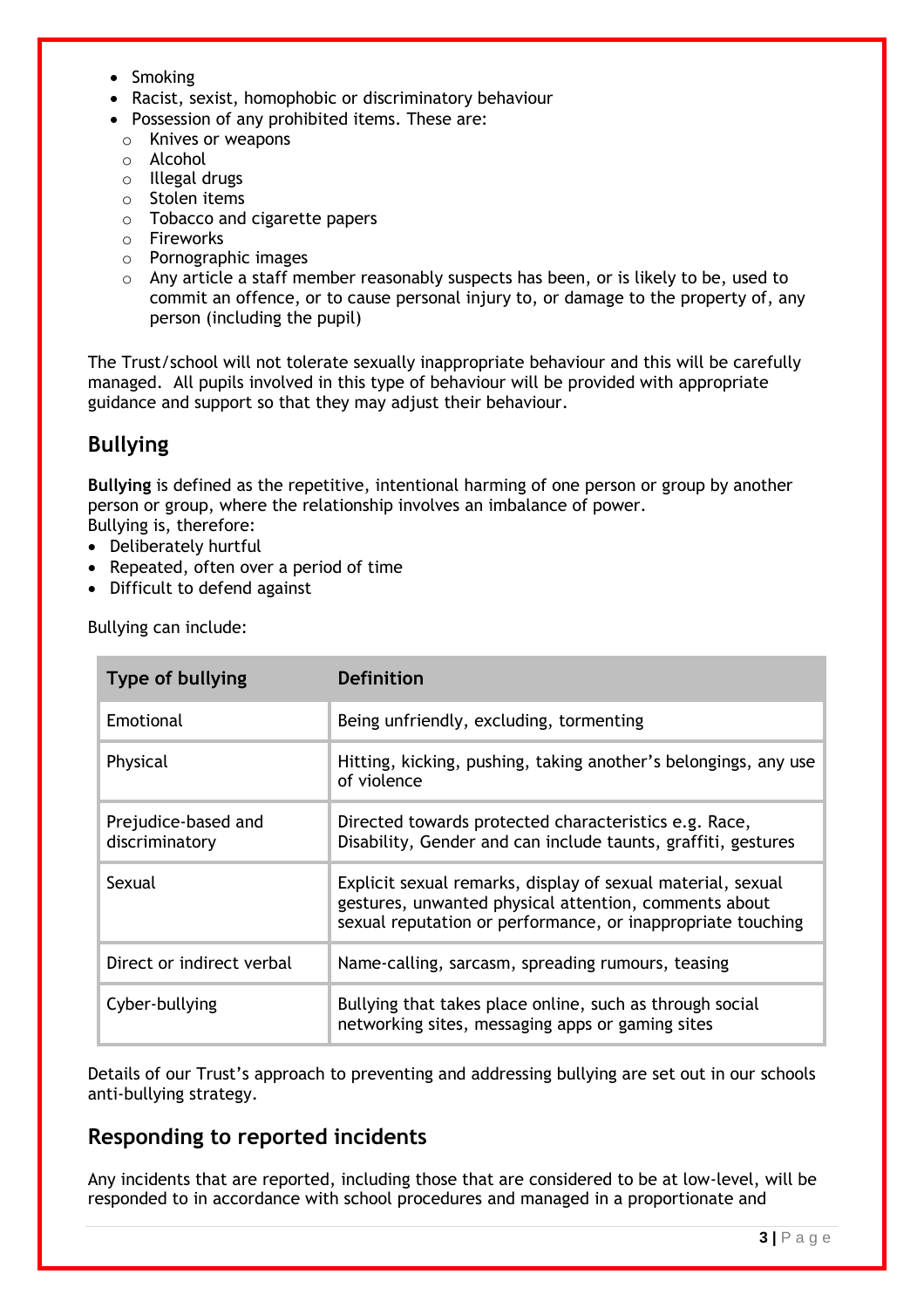measured way. Appropriate support may be provided and where incidents are considered to be incidents of a serious nature, actions may include the following:

- The incident may be managed internally
- A referral may be made to early help
- A referral may be made to children's social care
- The incident may be reported to the police

### **Roles and responsibilities**

#### **The governing body**

The governing body is responsible for monitoring this behaviour policy's effectiveness and holding the Head Teacher to account for its implementation.

#### **The Head Teacher**

*The Head Teacher is responsible for implementing a clear and consistent school behaviour policy based upon the advice within this Trust policy, with explicit guidance for staff on how to implement it. This must be reviewed annually and reported upon in the termly report to governors.*

The Head Teacher will create a culture and ethos of respect, tolerance, acceptance and diversity which will make it easier for pupils to call out about any incidents that make them feel uncomfortable, no matter how 'small' they think it is and harder for anyone to get away with any inappropriate behaviour.

The Head Teacher will highlight the supportive aspects and benefits of reporting incidents in that the problem will stop, pupils will get the support they need and it will prevent it happening to another pupil

The Head Teacher will also promote good and healthy sexual behaviours by addressing these in the RSE curriculum.

The Head Teacher will ensure that the school environment encourages positive behaviour and that staff deal effectively with poor behaviour, and will monitor how staff implement this policy to ensure rewards and sanctions are applied consistently.

#### **Staff**

Staff are responsible for:

- Implementing the behaviour policy consistently
- Modelling positive behaviour
- Providing a personalised approach to the specific behavioural needs of particular pupils
- Recording behaviour incidents (see Appendix 3 for a behaviour log)

The senior leadership team will support staff in responding to behaviour incidents.

#### **Parents**

Parents are expected to:

- Support their child in adhering to the pupil code of conduct
- Inform the school of any changes in circumstances that may affect their child's behaviour
- Discuss any behavioural concerns with the class teacher promptly

## **Pupil code of conduct**

Pupils are expected to:

- Behave in an orderly and self-controlled way
- Show respect to members of staff and each other
- No Playfighting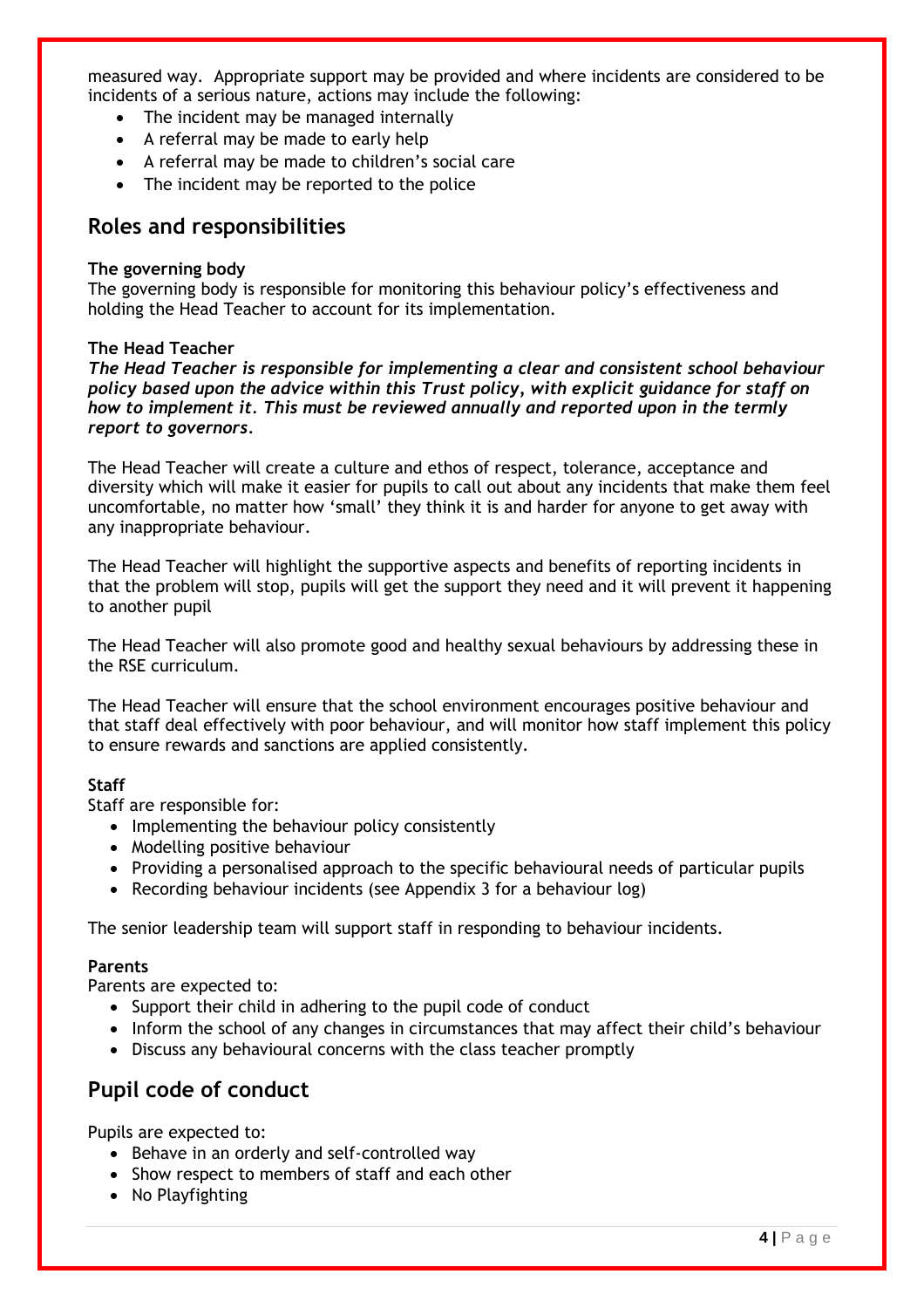- No hands, feet or nasty comments
- In class, make it possible for all pupils to learn
- Move quietly around the school
- Treat the school buildings and school property with respect
- Wear the correct uniform at all times
- Accept sanctions when given
- Refrain from behaving in a way that brings the school into disrepute, including when outside school

## **Rewards and sanctions**

#### **List of rewards and sanctions**

Positive behaviour will be rewarded with:

- Praise
- Merit marks
- Letters or phone calls home to parents
- Special responsibilities/privileges

Trust schools may use one or more of the following sanctions in response to unacceptable behaviour:

- A verbal reprimand
- Sending the pupil out of the class
- Expecting work to be completed at home, or at break or lunchtime
- Detention at break or lunchtime, or after school
- Referring the pupil to a senior member of staff
- Letters or phone calls home to parents
- Agreeing a behaviour contract
- Putting a pupil 'on report'

Sanctions will be proportionate and may vary depending upon the individual circumstances and nature of the incident. Consideration will also be given to the age and developmental age of the alleged perpetrator and the frequency of the incident(s).

In response to serious or persistent breaches of this policy, we may decide to educate a pupil in isolation. Particularly if pupils are disruptive during lessons, and they will be expected to complete the same work as they would in class.

Pupils may also be given warnings and sanctions in accordance with the schools chosen reward/sanction system. Parents will be written to, to advise them of inappropriate pupil behaviour (see sample letters at Appendix 4).

Pupils may also be given fixed-term (length dependent upon nature of incident) or permanent exclusion. Exclusion will only be considered for the most serious of circumstances e.g. following sexual assault, after considering the wishes of the alleged victim(s) and after all alternatives have been fully explored.

#### **Off-site behaviour**

Sanctions may be applied where a pupil has misbehaved off-site when representing the school, such as on a school trip or on the bus on the way to or from school.

#### **Malicious allegations**

Where a pupil makes an accusation against a member of staff and that accusation is shown to have been malicious, the Head Teacher will discipline the pupil in accordance with this policy.

Please refer to our procedures for dealing with allegations of abuse against staff for more information on how we will respond to allegations of abuse.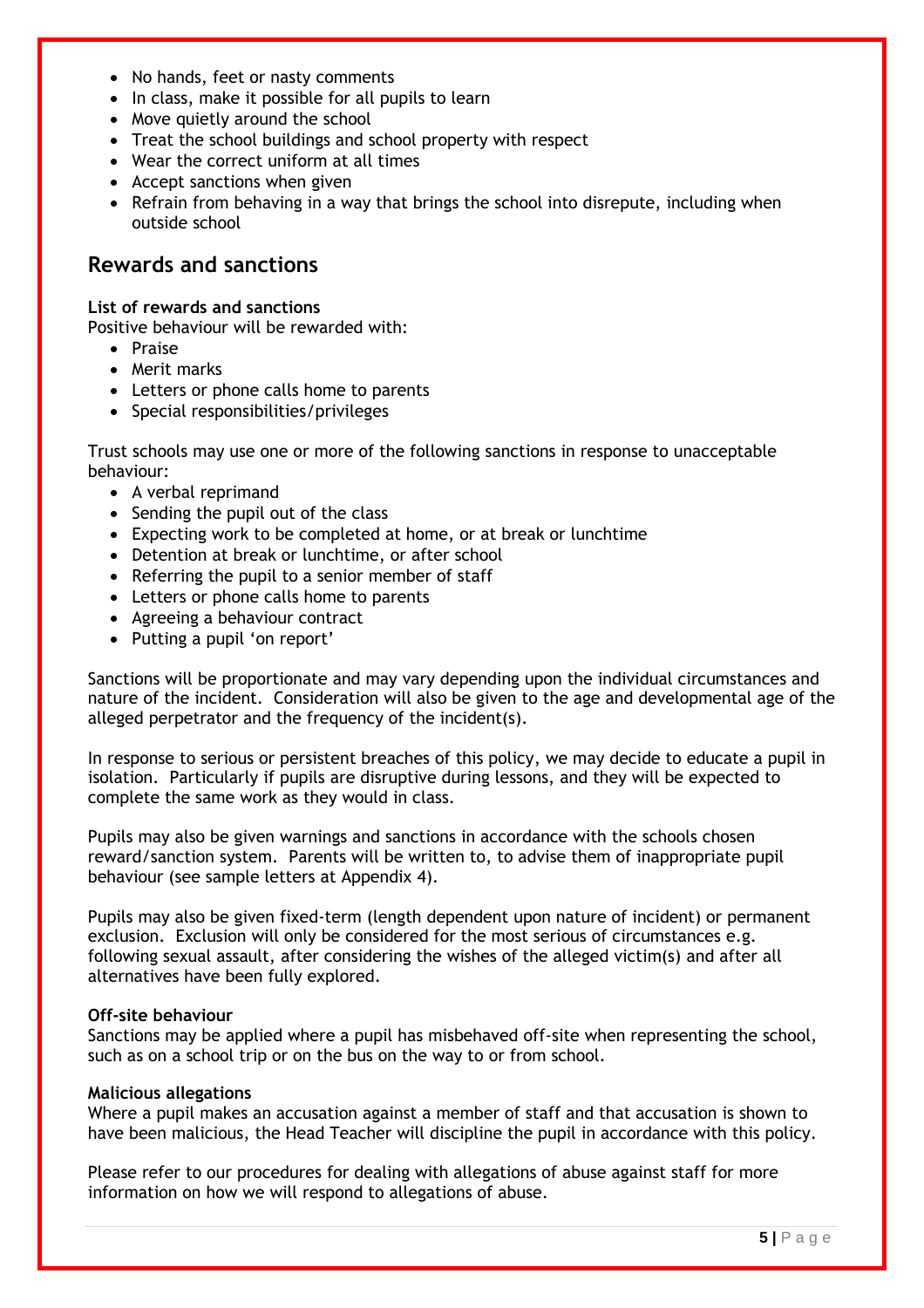The Head Teacher will also consider the pastoral needs of staff accused of misconduct.

## **Behaviour management**

#### **Classroom management**

Teaching and support staff are responsible for setting the tone and context for positive behaviour within the classroom.

They will:

- Create and maintain a stimulating environment that encourages pupils to be engaged
- Display the pupil code of conduct or the agreed school rules
- Develop a positive relationship with pupils, which may include:
	- Greeting pupils in the morning/at the start of lessons
		- Establishing clear routines
		- Communicating expectations of behaviour in ways other than verbally
		- Highlighting and promoting good behaviour
		- Concluding the day positively and starting the next day afresh
		- Having a plan for dealing with low-level disruption
		- Using positive reinforcement

#### **Physical restraint**

In some circumstances, staff may use reasonable force to restrain a pupil to prevent them:

- Causing disorder
- Hurting themselves or others
- Damaging property

Incidents of physical restraint must:

- **Always be used as a last resort**
- Be applied using the minimum amount of force and for the minimum amount of time possible
- Be used in a way that maintains the safety and dignity of all concerned
- Never be used as a form of punishment
- Be recorded and reported to parents (see Appendix 3 for a behaviour log)

#### **Confiscation**

**Any prohibited items (listed on Page 3-4) found in pupils' possession will be confiscated.** These items will not be returned to pupils.

We will also confiscate any item which is harmful or detrimental to school discipline. These items will be returned to pupils after discussion with senior leaders and parents, if appropriate.

Searching and screening pupils is conducted in line with the DfE's [latest guidance on searching,](https://www.gov.uk/government/publications/searching-screening-and-confiscation)  [screening and confiscation.](https://www.gov.uk/government/publications/searching-screening-and-confiscation)

#### **Pupil support**

The school recognises its legal duty under the Equality Act 2010 to prevent pupils with a protected characteristic from being at a disadvantage. Consequently, our approach to challenging behaviour may be differentiated to cater to the needs of the pupil.

The school's special educational needs co-ordinator will evaluate a pupil who exhibits challenging behaviour to determine whether they have any underlying needs that are not currently being met.

Where necessary, support and advice will also be sought from specialist teachers, an educational psychologist, medical practitioners and/or others, to identify or support specific needs.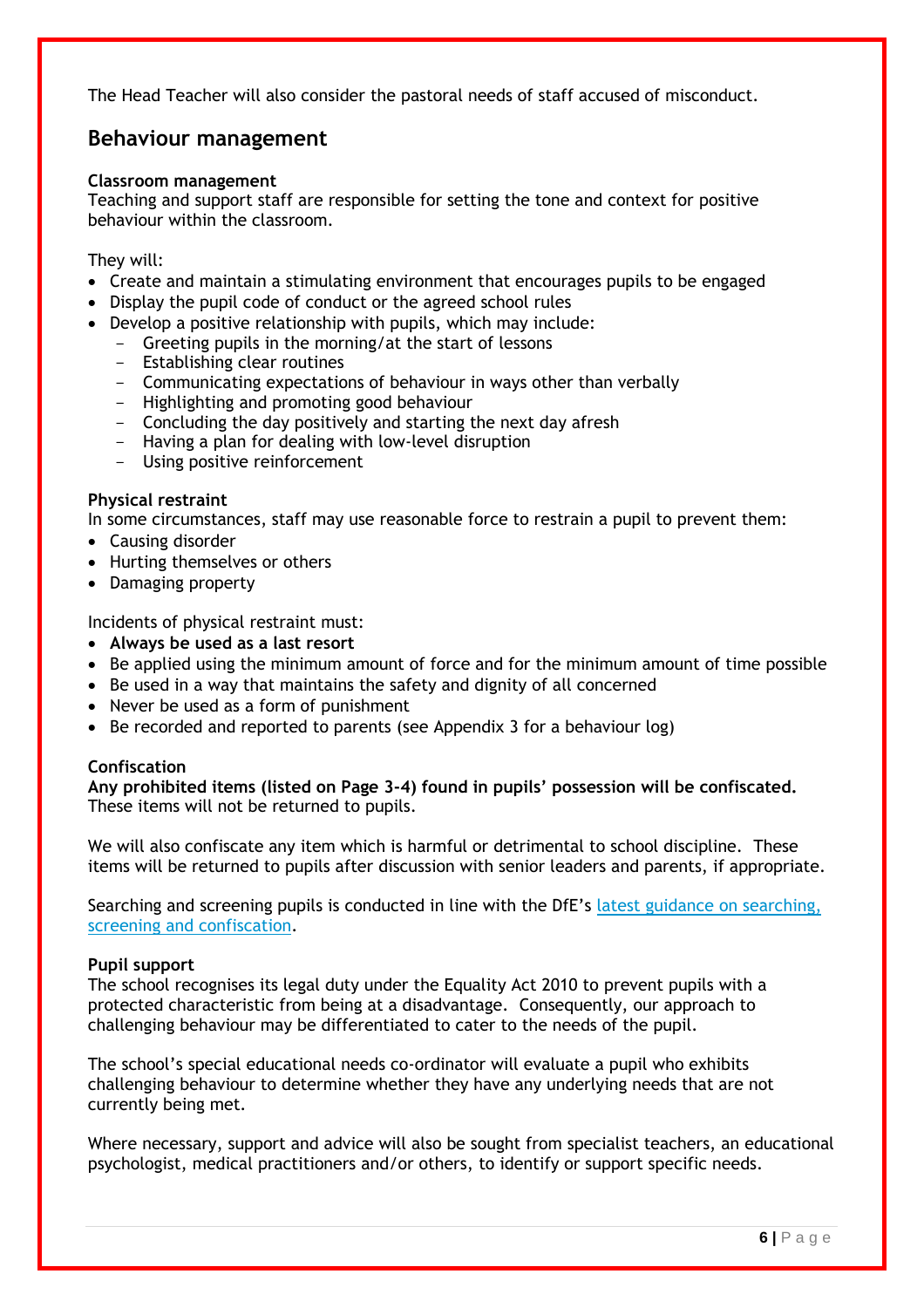When acute needs are identified in a pupil, we will liaise with external agencies and plan support programmes for that child. We will work with parents to create the plan and review it on a regular basis.

## **Pupil transition**

To ensure a smooth transition to the next year, pupils have transition sessions with their new teacher(s). In addition, staff members hold transition meetings.

To ensure behaviour is continually monitored and the right support is in place, information related to pupil behaviour issues may be transferred to relevant staff at the start of the term or year. Information on behaviour issues may also be shared with new settings for those pupils transferring to other schools.

## **Training**

Staff are provided with training on managing behaviour, including proper use of restraint where appropriate, as part of their induction process. Behaviour management will also form part of continuing professional development.

A staff training log can be found in Appendix 2.

## **Monitoring arrangements**

This behaviour policy will be reviewed regularly by the Trust. At each review, the policy will be approved and adopted by the Head Teacher.

## **Links with other policies**

This behaviour policy is linked to the following policies:

- Trust Exclusion policy
- Safeguarding policy
- Individual academy Behaviour Policy Guidelines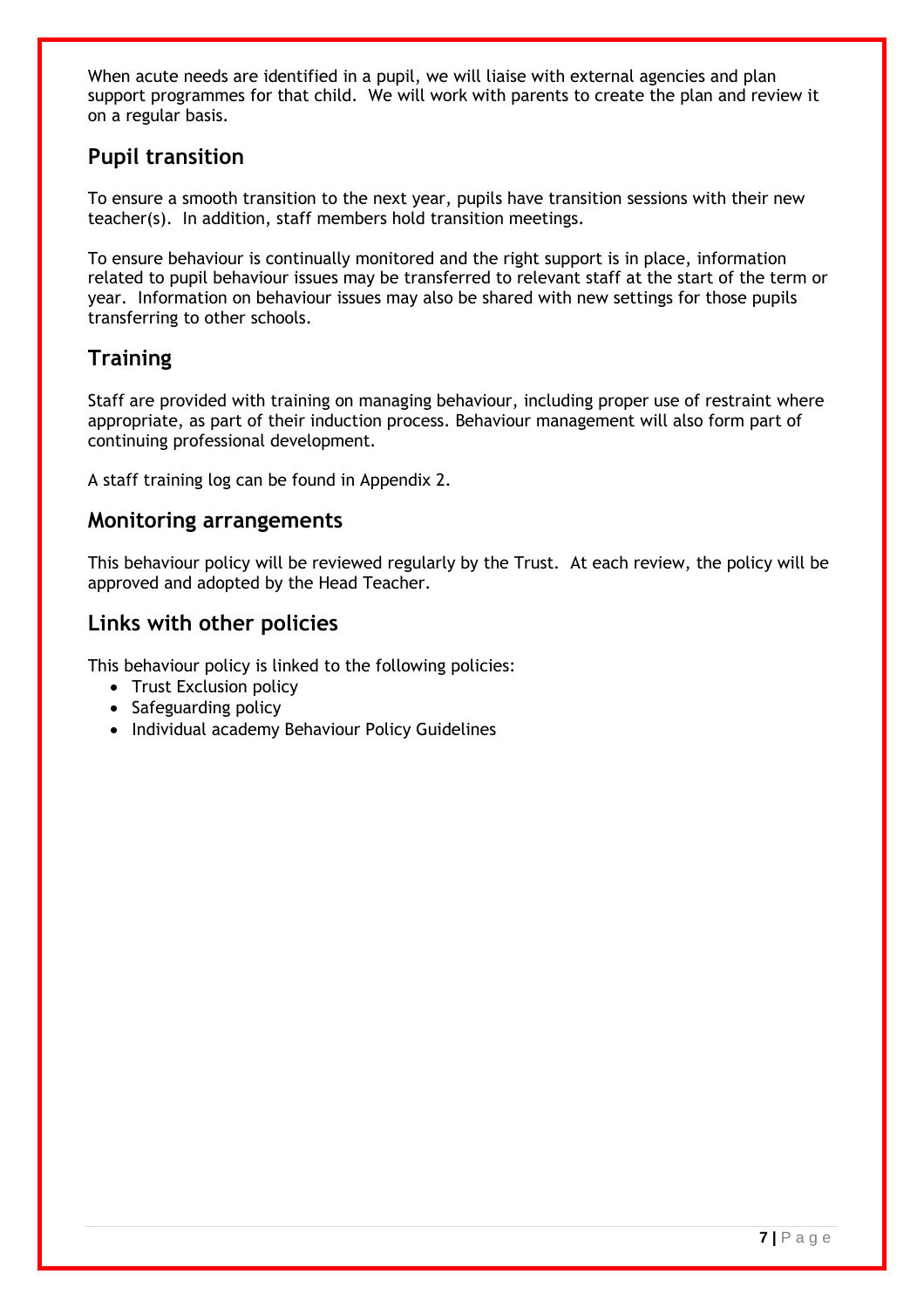## **Appendix 1: written statement of behaviour principles**

- Every pupil understands they have the right to feel safe, valued and respected, and learn free from the disruption of others
- All pupils, staff and visitors are free from any form of discrimination
- Staff and volunteers set an excellent example to pupils at all times
- Rewards, sanctions and reasonable force are used consistently by staff, in line with the behaviour policy
- The behaviour policy is understood by pupils and staff
- The exclusions policy explains that exclusions will only be used as a last resort, and outlines the processes involved in permanent and fixed-term exclusions
- Pupils are helped to take responsibility for their actions
- Families are involved in behaviour incidents to foster good relationships between the school and pupils' home life

The Learning Trust also emphasises that violence or threatening behaviour will not be tolerated in any circumstances. In such circumstances consideration may be given to the exclusion of a pupil in accordance with our Trust Exclusion Policy.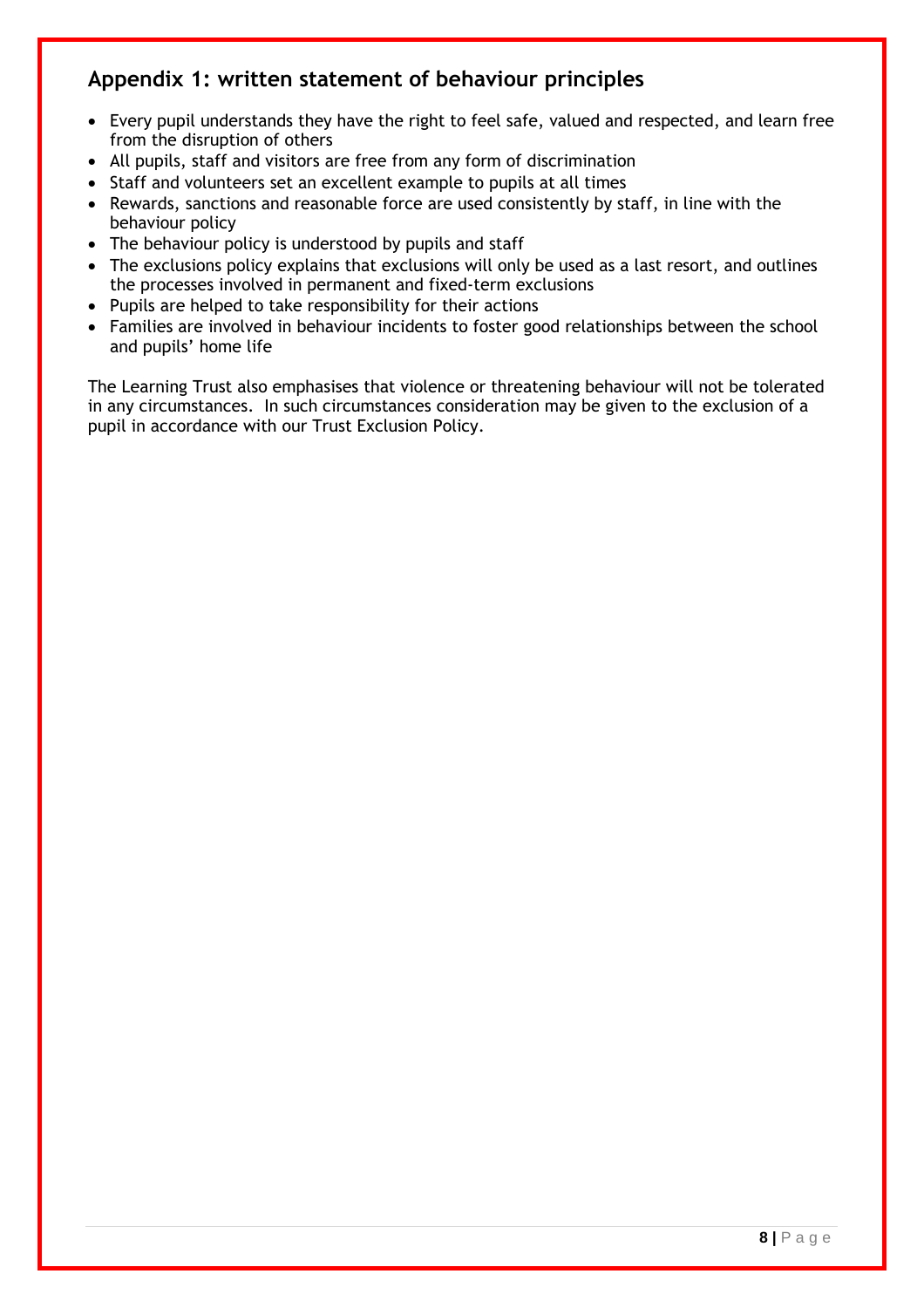## **Appendix 2: staff training log**

| <b>Training received</b> | Date<br>completed | Trainer/training<br>organisation | Trainer's signature | Staff member's<br>signature | Suggested<br>review date |
|--------------------------|-------------------|----------------------------------|---------------------|-----------------------------|--------------------------|
|                          |                   |                                  |                     |                             |                          |
|                          |                   |                                  |                     |                             |                          |
|                          |                   |                                  |                     |                             |                          |
|                          |                   |                                  |                     |                             |                          |
|                          |                   |                                  |                     |                             |                          |
|                          |                   |                                  |                     |                             |                          |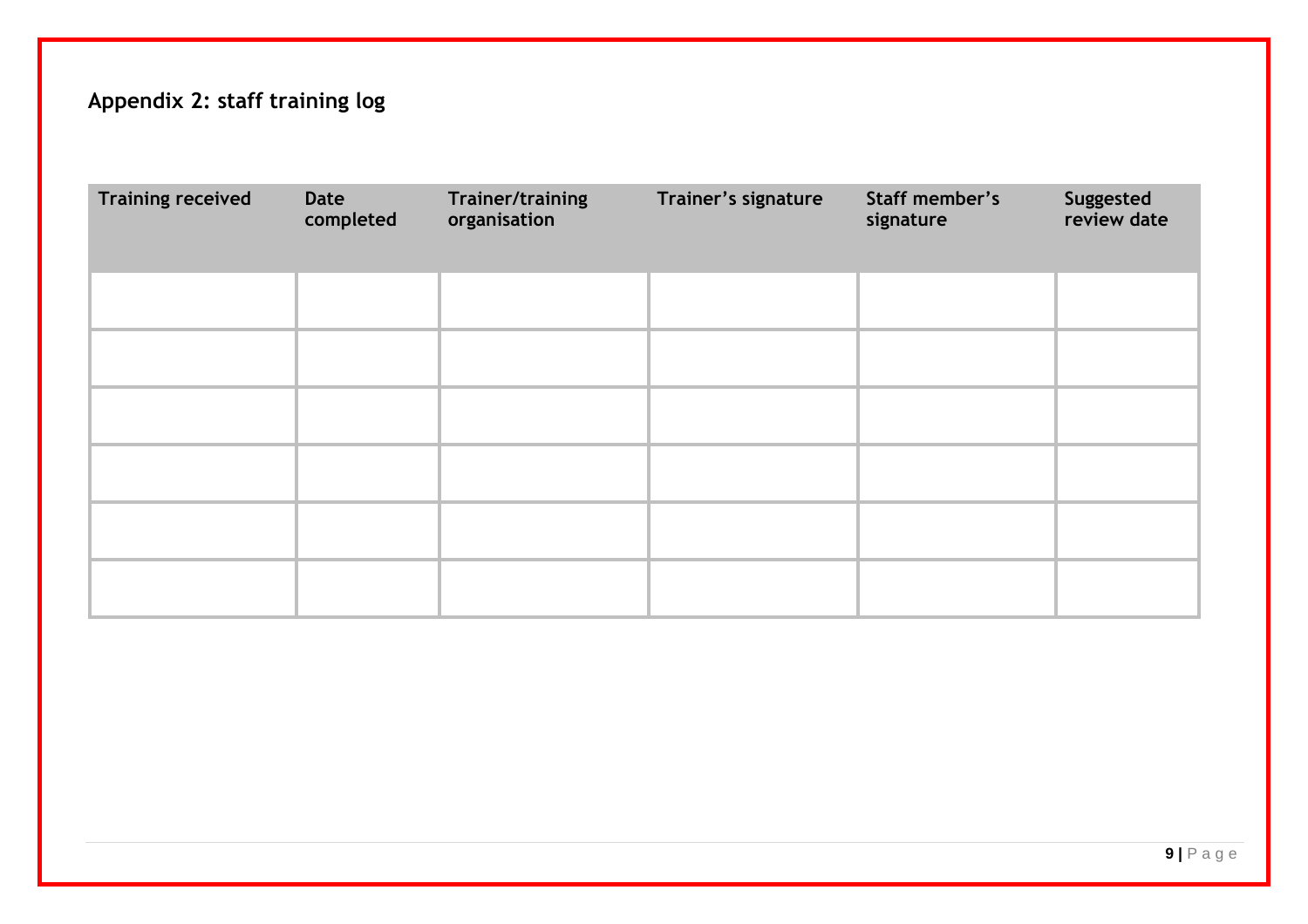| Appendix 3: behaviour log                                                                       |  |
|-------------------------------------------------------------------------------------------------|--|
| <b>Pupil's name:</b>                                                                            |  |
| Name of staff member                                                                            |  |
| reporting the incident:                                                                         |  |
| Date:<br>Where did the incident                                                                 |  |
| take place?                                                                                     |  |
| When did the incident<br>take place? (Before<br>school, after school,<br>lunchtime, break time) |  |
| <b>What happened?</b>                                                                           |  |
| Who was involved?                                                                               |  |
| <b>What actions were</b>                                                                        |  |
| taken, including any<br>sanctions?                                                              |  |
| Is any follow-up action<br>needed? If so, give<br>details                                       |  |
| People informed of the<br>incident (staff,<br>governors, parents,<br>police):                   |  |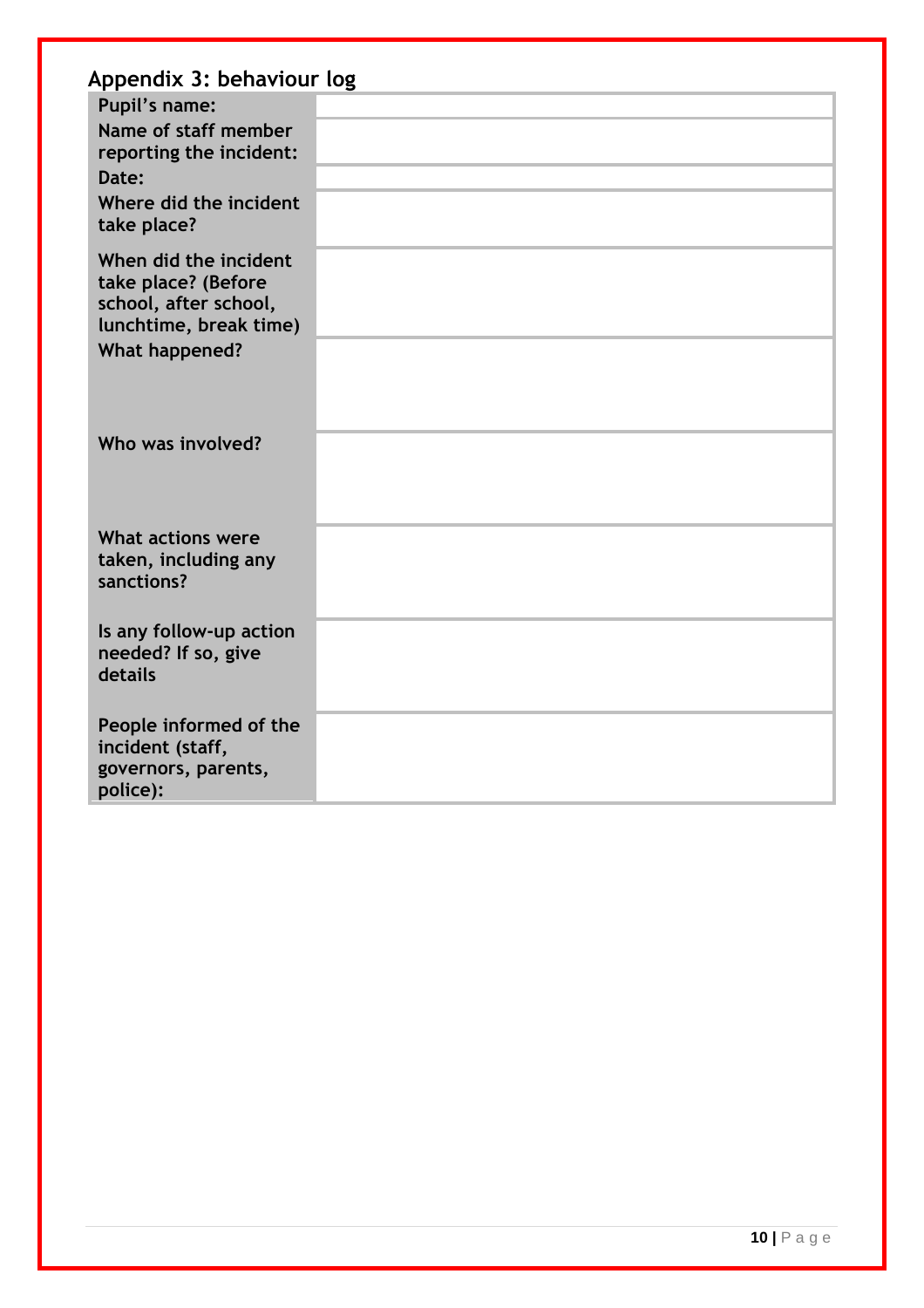## **Appendix 4: letters to parents about pupil behaviour – templates**

#### **First behaviour letter**

Dear parent,

| Recently, your child, | has not been behaving as well in school as they |
|-----------------------|-------------------------------------------------|
| could.                |                                                 |

It is important that your child understands the need to follow our pupil code of conduct, and I would appreciate it if you could discuss their behaviour with them.

If your child's behaviour does not improve, I will contact you again and suggest that we meet to discuss how we can work together. However, at this stage I am confident that a reminder of how to behave appropriately will be sufficient.

| Yours sincerely,                                                                       |
|----------------------------------------------------------------------------------------|
|                                                                                        |
|                                                                                        |
|                                                                                        |
|                                                                                        |
|                                                                                        |
| Behaviour letter - return slip                                                         |
| Please return this slip to school to confirm you have received this letter. Thank you. |
|                                                                                        |
|                                                                                        |
|                                                                                        |
|                                                                                        |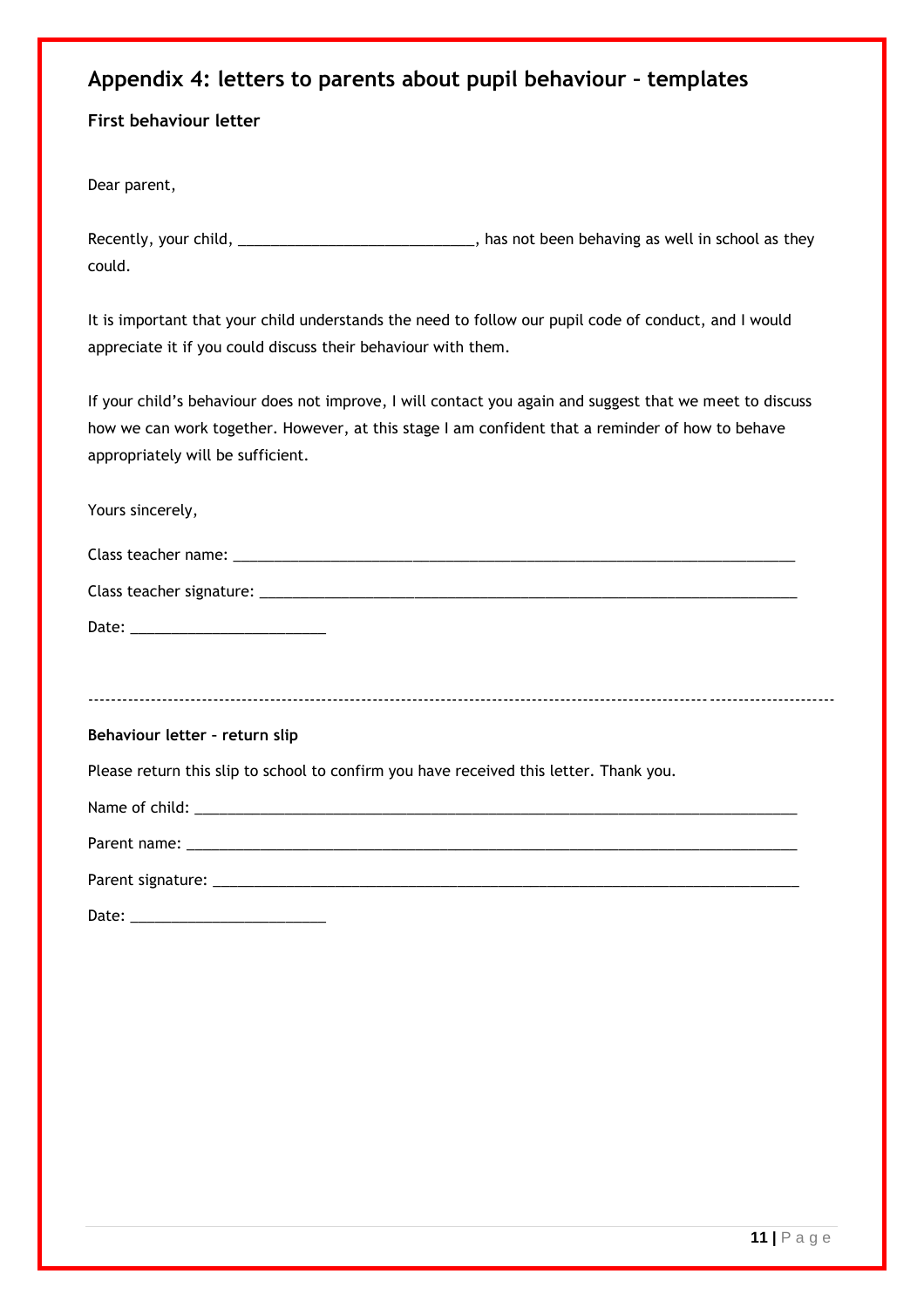#### **Second behaviour letter**

Dear parent,

Following my previous letter regarding the behaviour of \_\_\_\_\_\_\_\_\_\_\_\_\_\_\_\_\_\_\_\_\_\_\_\_, I am sorry to say that they are still struggling to adhere to our pupil code of conduct.

I would appreciate it if you could arrange to meet me after school so we can discuss a way forward. Yours sincerely,

Class teacher name: \_\_\_\_\_\_\_\_\_\_\_\_\_\_\_\_\_\_\_\_\_\_\_\_\_\_\_\_\_\_\_\_\_\_\_\_\_\_\_\_\_\_\_\_\_\_\_\_\_\_\_\_\_\_\_\_\_\_\_\_\_\_\_\_\_\_\_\_\_

Class teacher signature: \_\_\_\_\_\_\_\_\_\_\_\_\_\_\_\_\_\_\_\_\_\_\_\_\_\_\_\_\_\_\_\_\_\_\_\_\_\_\_\_\_\_\_\_\_\_\_\_\_\_\_\_\_\_\_\_\_\_\_\_\_\_\_\_\_\_

Date: \_\_\_\_\_\_\_\_\_\_\_\_\_\_\_\_\_\_\_\_\_\_